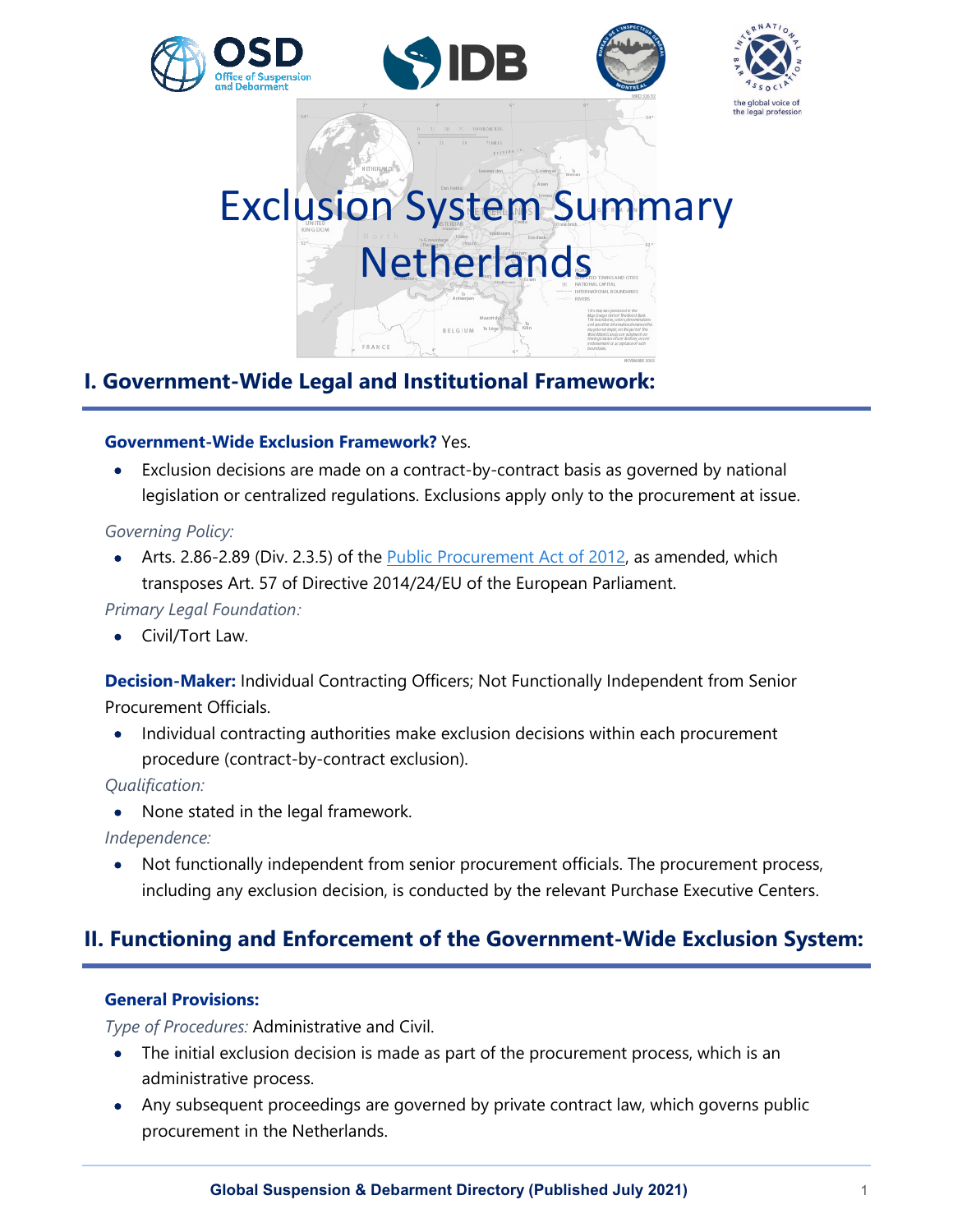*Decision Deadline:* No stated deadline for decision-maker to make a final determination. *Provisional Exclusions:* None.

**Initial Procurement Decision:** Grounds for exclusion are reviewed by the contracting authority as part of the procurement decision on a contract-by-contract basis.

- Decision-maker can make an exclusion decision without a prior referral.
- Non-governmental parties can submit complaints and/or evidence to the decision-maker.

## **Notice Requirements & Opportunity to be Heard:** Yes & Yes.

## *Notice:*

- Suppliers receive notice when the decision-maker decides that grounds exist.
- Decision-maker must provide the grounds and reasoning for exclusion upon request.
- Decision-maker is not required to make reasoning available to the public. Contracting authorities are, however, required to provide a procurement report (including any suppliers excluded from the procurement) to the European Commission upon request. (Arts. 2.103(1), 2.132(d), 2.133 of the Public Procurement Act)

## *Opportunity to be Heard:*

• Suppliers are entitled to an opportunity to prove that they have taken sufficient measures to demonstrate their reliability and may make a written submission to the decision-maker.

# **Appellate Review of Exclusion Decisions:** Yes.

*Nature and Forum of Review:* Administrative and Judicial.

- Complaints related to a procurement process are submitted to the Civil Courts.
- As an alternative to the judicial system, suppliers can submit complaints to the Committee of Public Procurement Experts, a forum that acts as a mediator and issues non-binding advice on claims resolutions.

*Means Available to the Supplier:* As part of appellate review, suppliers may:

- Obtain the evidentiary record.
- Make a written submission to the appellate body.
- Request an in-person hearing with the appellate body.
- Request to call witnesses to testify on the supplier's behalf.

*Duration of Appeal Process:* Depends on the circumstances of each case, but the Committee of Public Procurement Experts generally takes less than one year, while the Civil Courts can take up to two years.

## **Legal Representation:**

• A supplier **may** be represented by counsel.

# **Subsequent Modification of Exclusion Decision:** Yes ("Self-Cleaning").

- Except through an appeal to a judicial authority, a supplier is not entitled to seek a modification of any decision to exclude it from a procurement process after it goes into effect.
- A supplier **may**, however, include evidence of sufficient measures to demonstrate its reliability (*i.e.*, "self-cleaning") with any subsequent bids submitted to a contracting authority.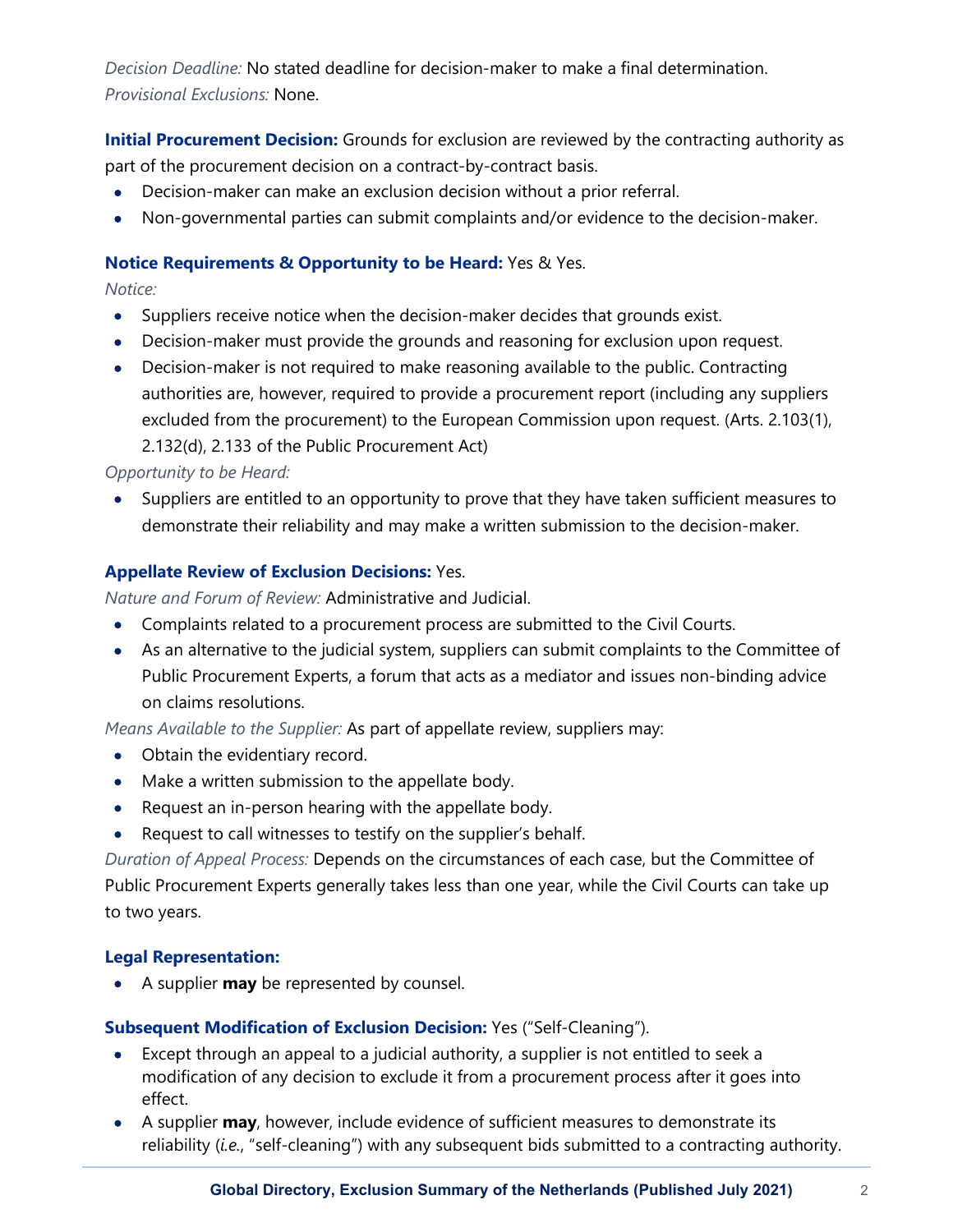# **III. Substantive Grounds for Government-Wide Exclusion:**

#### **Automatic Exclusion:** Yes.

Based on a supplier's criminal or civil judgement for the following:

- Corruption;
- Fraud;
- Money laundering;
- Tax-related offenses (based on a court judgement);
- Labor-related offenses:
- Terrorist offenses or offenses linked to terrorism;
- Other:
	- o Member of criminal organization;
	- o Not paying social security contributions (proven by judicial decision).

#### **Discretionary Exclusion:** Yes.

Based on a finding by the decision-maker that the supplier engaged in the following:

- Collusion and/or infringing competition;
- Obstruction of an investigation;
- Tax-related offenses (based on findings other than a court judgement);
- Poor performance, non-performance, and/or failure to perform on public contracts;
- Other:
	- o Not paying social security contribution (without a judicial decision);
	- o Environmental violations;
	- o Serious fault in procedural activities that undermine the supplier's integrity;
	- o Conflict of interest;
	- o Influencing the procurement authority;
	- o Prior involvement in preparation of the procurement procedure harming competition;
	- o False statements to procurement authority;
	- o Any act that shows that the supplier made a serious fault in the execution of the project which questions the integrity of the suppliers.

Decision-maker may not exclude the supplier when there are:

- Remedial measures supplier has presented evidence of sufficient measures to demonstrate its reliability;
- Government interest;
- Other:
	- o If exclusion is not proportional due to the nature of the procurement; and
	- o Mandatory reasons of public interest.

**Exclusion based on Bankruptcy and Cross-Debarment:** Discretionary & None.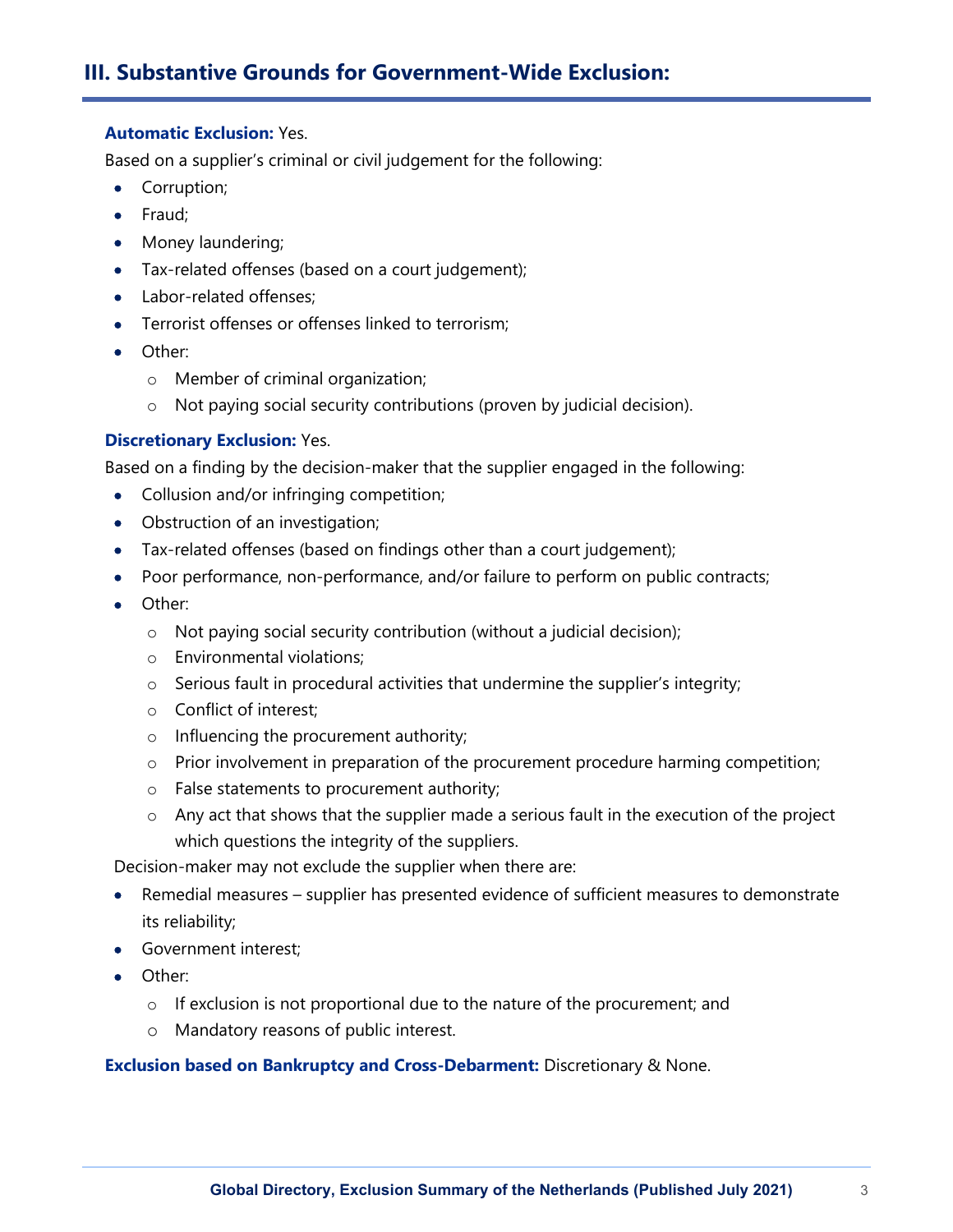## **Types of Excluded Suppliers:**

• Limited to Corporate Suppliers.

## **Scope of Exclusion:**

#### *Extension to Other Agencies and Organizations:*

- Exclusions do **not** prohibit the supplier from contracting with any other agency (exclusion decisions are contract-by-contract). However, the same facts could constitute an exclusion ground in every subsequent tender process.
- Exclusions do **not** automatically extend to subnational governments.
- No known countries or international organizations that automatically recognize and apply exclusions from the Netherlands.

#### *Effect on Ongoing Contracts:*

- Ongoing contracts are **not** automatically cancelled.
- Subsequent modifications to ongoing contracts are subject to the restrictions set forth in Arts. 2.163a-g of the Public Procurement Act and are **not** affected by a supplier's exclusion.

#### *Effect on Subcontracting:*

• Excluded suppliers **can** technically serve as subcontractors, but contracting authorities may have chosen in contract documents to evaluate, or may sometimes be required by the law to evaluate, whether any potential exclusion grounds apply to a bidder's proposed subcontractors. If any grounds exist, the contracting authority can ask or sometimes must ask to replace the subcontractor.

#### **Effect on Affiliates:**

• Exclusions do **not** extend to the supplier's affiliated companies.

## **Duration of Exclusions:**

#### *Duration Specified in Legal Framework:*

• Exclusions must be based only on grounds that occurred in the previous three or five years.

*Duration Depends on Applicable Exclusion Ground?* Yes, per Arts. 2.86 and 2.87 of the Public Procurement Act.

- Five years maximum for automatic grounds (from the date of final conviction).
- Three years maximum for discretionary grounds (from the ground's occurrence).

#### *Discretion to Deviate?*

• No. The decision-maker does not have discretion to consider any grounds that fall outside the above time limitations as a basis for exclusion.

#### **Exceptions/Waivers to Exclusions:**

• Yes. A contract may still be awarded to a supplier notwithstanding the existence of an exclusion ground if in the government's or the public's interest.

**Other Sanctions:** Not addressed.